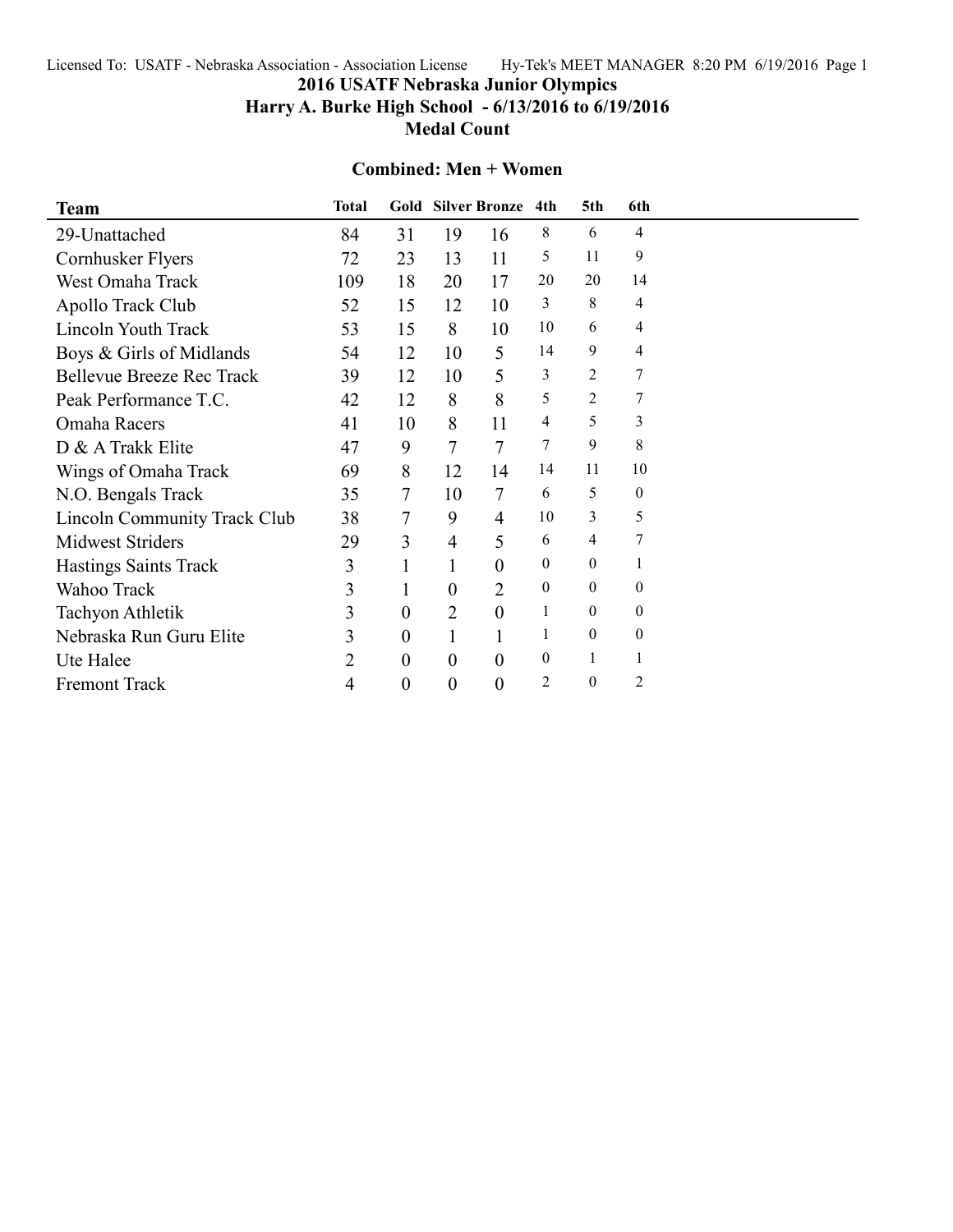Licensed To: USATF - Nebraska Association - Association License Hy-Tek's MEET MANAGER 8:20 PM 6/19/2016 Page 2

**2016 USATF Nebraska Junior Olympics**

## **Harry A. Burke High School - 6/13/2016 to 6/19/2016**

### **Medal Count**

### **Men**

| <b>Team</b>                      | Total |                  |                | <b>Gold Silver Bronze</b> | 4th          | 5th            | 6th      |  |
|----------------------------------|-------|------------------|----------------|---------------------------|--------------|----------------|----------|--|
| 29-Unattached                    | 44    | 15               | 10             | 11                        | 2            | 3              | 3        |  |
| <b>Bellevue Breeze Rec Track</b> | 31    | 11               | 8              | 3                         | 3            | 2              | 4        |  |
| West Omaha Track                 | 58    | 10               | 9              | 8                         | 13           | 12             | 6        |  |
| Boys & Girls of Midlands         | 29    | 10               | 5              | 3                         | 6            | $\overline{4}$ |          |  |
| Cornhusker Flyers                | 27    | 10               | 5              | $\overline{2}$            | 2            | 5              | 3        |  |
| Lincoln Youth Track              | 34    | 8                | 7              | 4                         | 7            | 5              | 3        |  |
| Apollo Track Club                | 25    | 6                | 6              | 5                         | $\mathbf{1}$ | 5              | 2        |  |
| Wings of Omaha Track             | 46    | 5                | $\tau$         | 11                        | 9            | 7              | 7        |  |
| D & A Trakk Elite                | 33    | $\overline{4}$   | 6              | 4                         | 5            | 7              | 7        |  |
| Peak Performance T.C.            | 20    | 4                | 4              | $\overline{4}$            | 3            |                | 4        |  |
| Omaha Racers                     | 15    | 4                | $\overline{3}$ | 5                         | $\theta$     | $\theta$       | 3        |  |
| Lincoln Community Track Club     | 14    | 3                |                |                           | 3            | 2              | 4        |  |
| N.O. Bengals Track               | 9     | 1                | $\overline{2}$ | 3                         | 2            |                | $\theta$ |  |
| <b>Hastings Saints Track</b>     | 3     | 1                |                | $\theta$                  | $\Omega$     | $\theta$       |          |  |
| Nebraska Run Guru Elite          | 3     | $\overline{0}$   |                |                           |              | $\theta$       | $\theta$ |  |
| <b>Midwest Striders</b>          | 8     | $\overline{0}$   |                |                           | 3            | $\Omega$       | 3        |  |
| <b>Fremont Track</b>             | 3     | $\boldsymbol{0}$ | 0              | 0                         |              | $\theta$       | 2        |  |